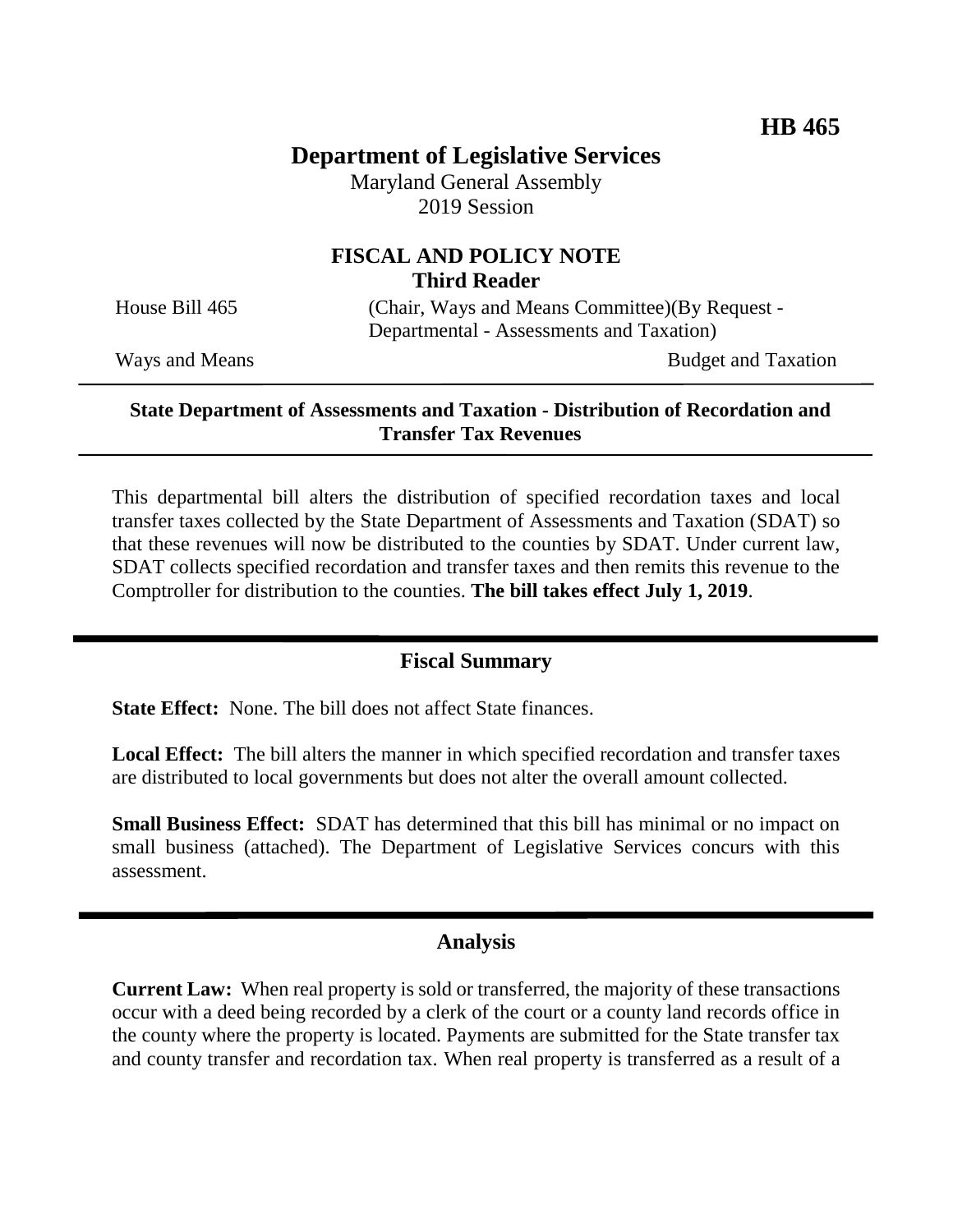merger of consolidation of business entities, payment of these taxes is made at SDAT headquarters in Baltimore.

SDAT remits the local transfer taxes that are collected to the Comptroller for distribution to the counties. County recordation taxes collected by the department are also remitted to the Comptroller. The Comptroller then remits the recordation tax revenues to the counties based upon the information reported for total amount of recordation taxes collected, as provided by the clerk of the court or county finance office, as applicable.

For recordation taxes that are collected by the clerk of the court, the Administrative Office of the Court reports all transactions and amounts of tax collected to the Comptroller. County finance offices report this same information to the Comptroller. The Comptroller uses this information to calculate the percentage of recordation tax collections attributable to each county, which is then used by SDAT to allocate the percentage of recordation tax revenues that are to be distributed to each county from the recordation taxes that are collected by the department. The distribution of these revenues is then made by the Comptroller.

**Background:** SDAT advises that, for fiscal 2010 through 2015, some counties did not receive any recordation tax revenues from transactions that were filed at SDAT. It is likely that, when counties began collecting recordation and transfer taxes, they were unaware of the various reporting requirements necessary to receive a distribution of the taxes collected by SDAT.

# **Additional Information**

**Prior Introductions:** None.

**Cross File:** None.

**Information Source(s):** Maryland Association of Counties; Comptroller's Office; State Department of Assessments and Taxation; Department of Legislative Services

| <b>Fiscal Note History:</b> | First Reader - February 17, 2019 |
|-----------------------------|----------------------------------|
| mag/hlb                     | Third Reader - March 26, 2019    |

Analysis by: Michael Sanelli Direct Inquiries to:

(410) 946-5510 (301) 970-5510